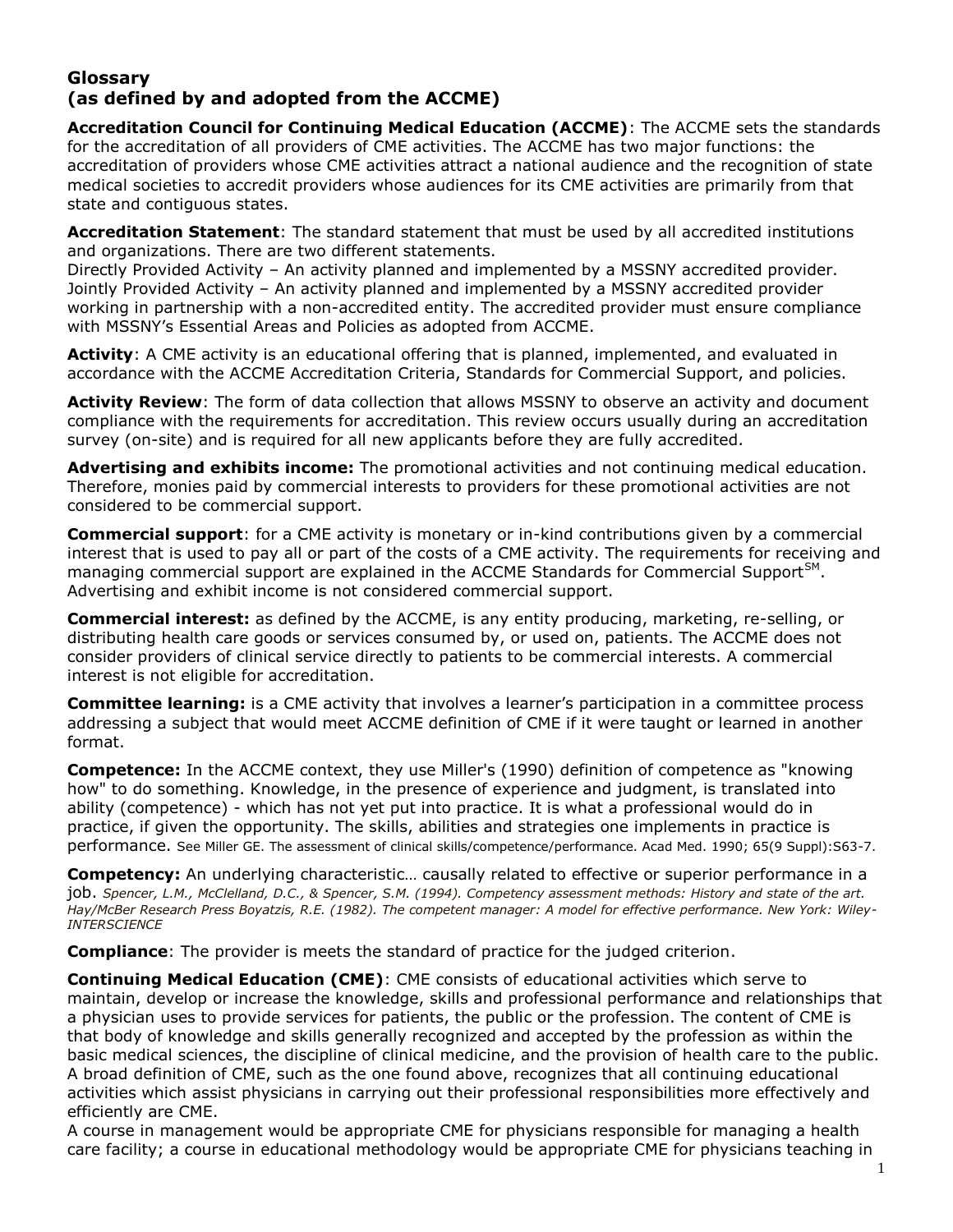a medical school; a course in practice management would be appropriate CME for practitioners interested in providing better service to patients. Not all continuing educational activities in which physicians engage are CME. Physicians may participate in worthwhile continuing education activities that are not related directly to their professional work, and these activities are not CME. Continuing educational activities that respond to a physician's non-professional educational need or interest, such as personal financial planning or appreciation of music are not CME.

**Course**: is a live CME activity where the learner participates in person. A course is planned as an individual event. Examples: annual meeting, conference, seminar. For events with multiple sessions, such as annual meetings, accredited providers report one activity and calculate the hours of instruction by totaling the hours of all educational sessions offered for CME credit. To calculate the numbers of learners, accredited providers report the number of learners registered for the overall event. Accredited providers are not required to calculate participant totals from the individual sessions. If a course is held multiple times for multiple audiences, then each instance is reported as a separate activity.

**Credit**: The "currency" assigned to hours of CME – 1 hour equals 1 credit and can be broken into 15 minute intervals. 15 minutes = .25 credits, 30 minutes = .50 credits and 45 minutes = .75 credits Requirements of credit are determined by the AMA. (Category 1 and 2 Credit).

**Criteria**: The levels of performance and/or accomplishment required by MSSNY of an accredited provider for accreditation.

**Designation of CME Credit**: The declaration that an activity meets the criteria for a specific type of credit. The designation statement for certified CME is **AMA PRA Category 1 credit**™.

**Directly Provided**: an activity that is planned, implemented and evaluated by the accredited provider. This definition includes co-provided activities (offered by two accredited providers) reported by the accredited provider that awards the credit.

**Enduring material (other):** An enduring material is an activity that is printed or recorded and does not have a specific time or location designated for participation. Rather, the participant determines where and when to complete the activity. Sometimes providers will create an enduring material from a live CME activity. When this occurs, ACCME considers the provider to have created two separate activities – one live activity and one enduring material activity. Both activities must comply with all AC-CME requirements. Enduring materials can be available for less than a year, a year, or multiple years. Each enduring material is counted as 1 activity for each year it is available, whether it is active for the entire year or part of the year. The accredited provider reports the number of learners who participated during the year, as well as the income and expense related to the activity for that year. Accredited providers do not report cumulative data for an enduring material activity spanning multiple years. When reporting the number of participants for an enduring material activity, the accredited provider should count all learners who completed all or a portion of the activity and whose participation can be verified in some manner. ACCME would not consider individuals that only received the enduring material activity but did not actually complete all or a portion of it to be participants.

**Expenses:** are the total cost of goods, services and facilities allocated to support the accredited provider's CME program. Examples: amounts spent for CME staff salaries, faculty honoraria, and meeting space.

**Hours of instruction**: represents the total hours of educational instruction provided. For example, if a 1-day course lasts 8 hours (not including breaks or meals), then the total hours of instruction reported for that course is 8. Hours of instruction may or may not correspond to the number of credits designated for the American Medical Association Physician's Recognition Award. Accredited providers have the option to report the number of AMA PRA CATEGORY 1 CREDITS™ designated for activities but they are not required to do so.

**In-kind commercial support:** are nonmonetary resources provided by a commercial interest in support of a CME activity. Examples of in-kind support include equipment, supplies, and facilities.

**Internet (enduring materials):** An Internet enduring material activity is an "on demand activity," meaning that there is no specific time designated for participation. Rather, the participant determines when to complete the activity. Examples: online interactive educational module, recorded presentation, podcast. Internet enduring materials can be available for less than a year, a year, or multiple years.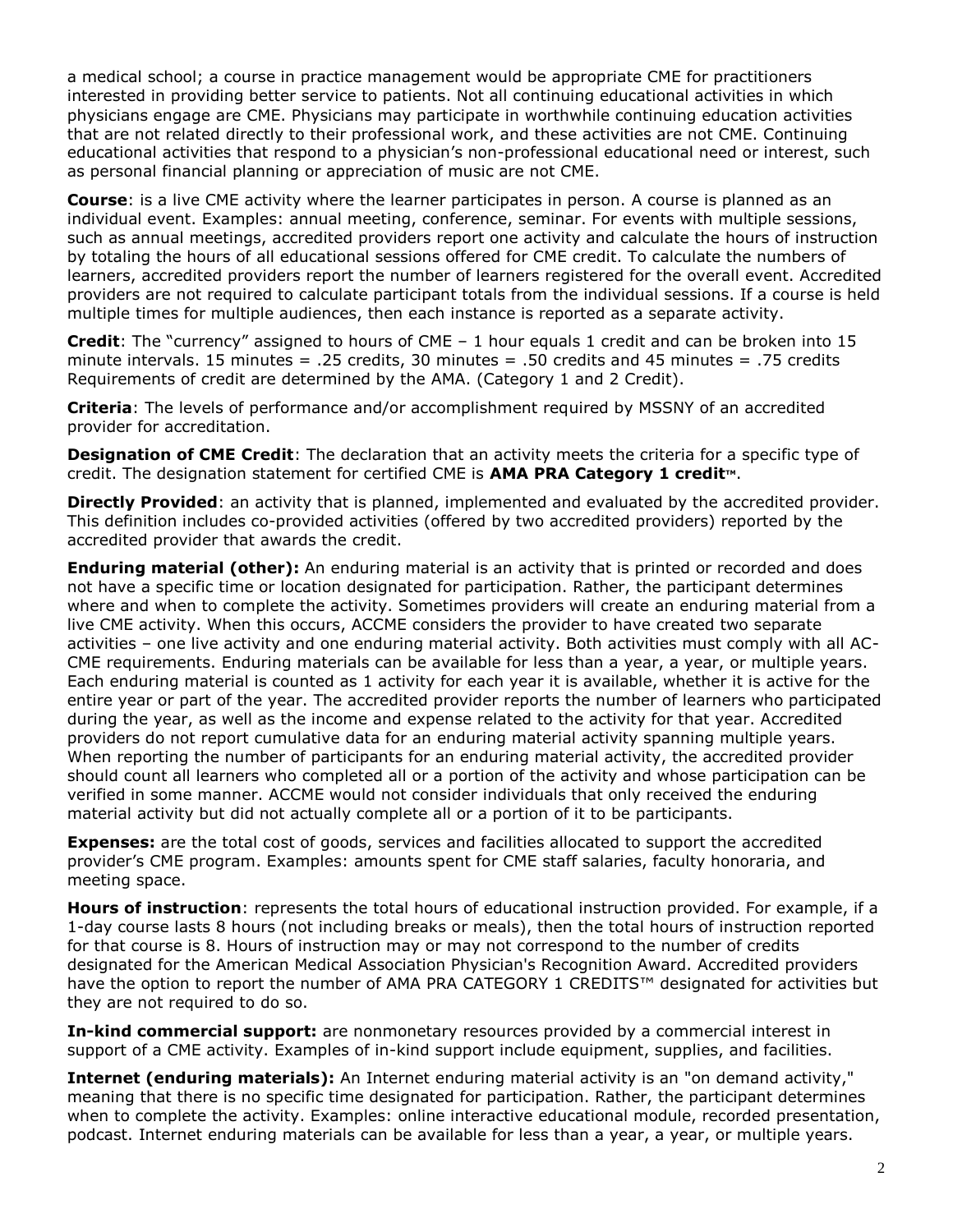Each Internet enduring material is counted as one activity for each year it is available, whether it is active for the entire year or part of the year. The accredited provider reports the number of learners who participated during the year, as well as the income and expense related to the activity for that year. Accredited providers do not report cumulative data for an Internet enduring material activity spanning multiple years. When reporting the number of participants for an internet enduring material activity, the accredited provider should count all learners who completed all or a portion of the activity and whose participation can be verified in some manner. ACCME would not consider individuals that only downloaded or accessed the activity but did not actually complete all or a portion of it to be participants.

**Internet (live):** is an online course available via the Internet at a certain time on a certain date and is only available in real-time, just as if it were a course held in an auditorium. Once the event has taken place, learners may no longer participate in that activity unless it is again presented on a specific date and time and is only available in real-time. If an Internet live activity is presented on multiple occasions, each event is counted as one activity. Example: webcast.

**Internet searching and learning:** is based on a learner identifying a problem in practice and then researching the answer online using sources that are facilitated by an accredited provider. For the purpose of ACCME data collection, the ACCME includes Internet point-of-care learning, as defined by the American Medical Association, in the category Internet searching and learning. Providers that offer Internet searching and learning CME aggregate their data from all learners and report it as a single activity. For hours of instruction, accredited providers specify the amount of time they believe a learner would take to complete the Internet searching and learning CME activity. The number of participants equals the total number of persons who participated in Internet searching and learning as a CME activity. Each participant is counted once, regardless of how many times they participated or how many pages they viewed. For example, a provider offers Internet searching and learning CME and 50 physicians participate. Each physician spent 30 minutes participating in this activity. The accredited provider reports this as 1 Internet searching and learning CME activity with 50 physician participants and .5 hours of instruction.

Jointly provided: An activity is planned, implemented, and evaluated by the accredited provider and a non-accredited entity.

**Journal-based CME:** CME activity includes the reading of an article (or adapted formats for special needs), a provider stipulated/learner directed phase (that may include reflection, discussion, or debate about the material contained in the article(s), and a requirement for the completion by the learner of a pre-determined set of questions or tasks relating to the content of the material as part of the learning process. The ACCME does not consider a journal-based CME activity to have been completed until the learner documents participation in that activity to the provider. Each article is counted as 1 activity. To calculate hours of instruction, the accredited provider specifies the amount of time required to complete the activity. The number of participants reported by the accredited provider equals the total number of individuals who completed the activity. Each participant is counted once, regardless of how many times they worked on the activity. For example, an accredited provider produces a journal that contains an article that is designated as a journal-based CME activity. Twenty physicians read the article, reflect on the content, and complete questions related to the content of the article. The physicians spend 1 hour on this activity. The provider would report this as 1 journal-based CME activity with 20 physician participants and 1 hour of instruction.

**Learning from teaching:** activities are personal learning projects designed and implemented by the learner with facilitation from the accredited provider. The ACCME does not have special requirements for this activity type. The ACCME developed the learning from teaching label as a corollary to the AMA PRA CATEGORY 1 CREDITS™ awarded directly to physicians for "Teaching at a live activity." To report learning from teaching CME, accredited providers aggregate the data from all learners and count it as a single activity. For hours of instruction, accredited providers specify the amount of time they believe a learner would take to complete the learning from teaching CME activity. The number of participants equals the number of individuals who participated in this CME activity. Each participant is counted once, regardless of how many times they worked on the activity. For example, an accredited provider created a learning from teaching activity for 10 physicians. Each physician completed the CME activity in 2 hours. The accredited provider reports this as 1 Learning from Teaching CME activity with 10 physician participants and 2 hours of instruction.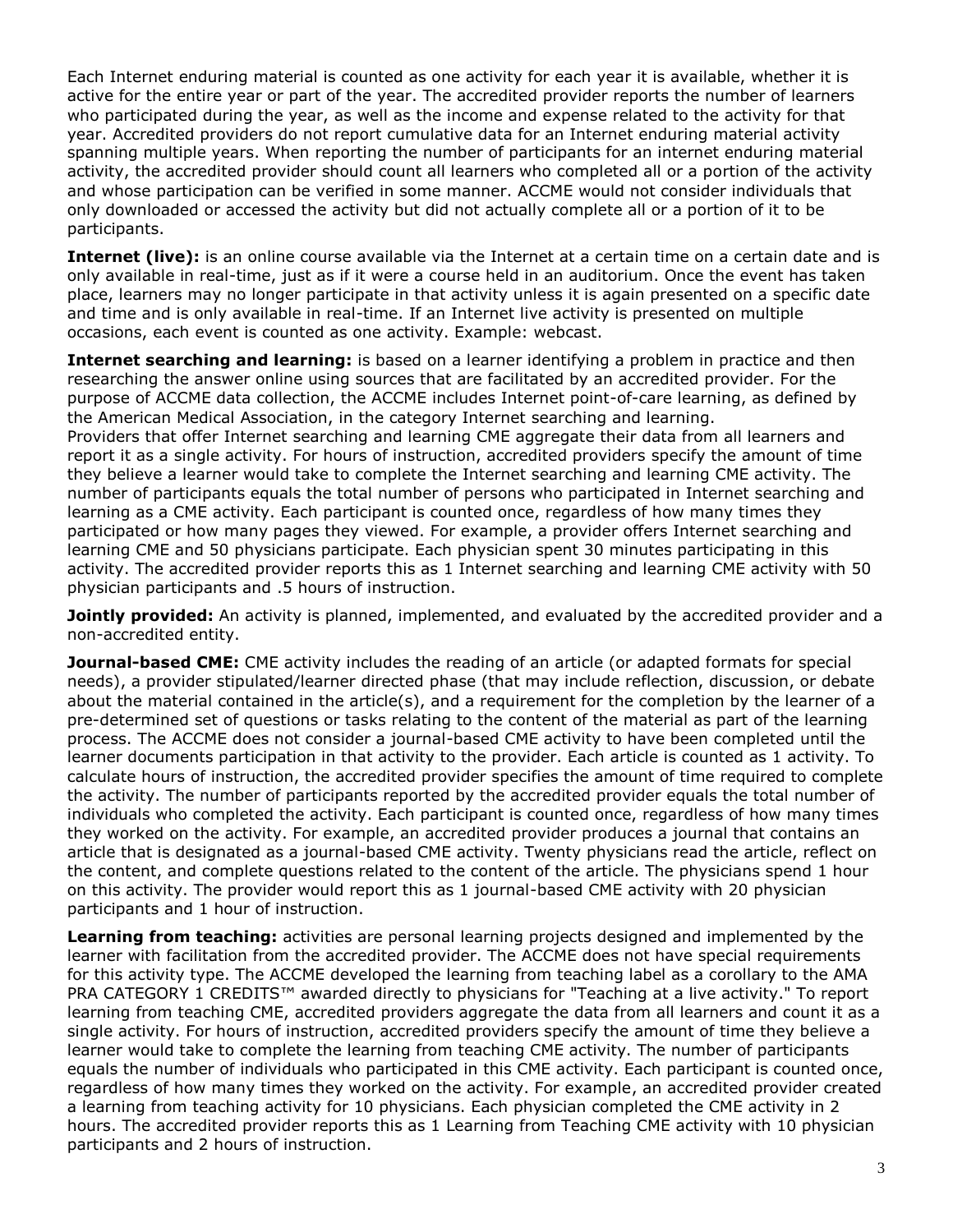**Manuscript review:** is based on a learner's participation in a manuscript's pre-publication review process. When calculating the number of manuscript review CME activities, accredited providers report each journal for which the manuscript(s) is being reviewed as 1 activity regardless of the number of manuscripts or reviewers. For hours of instruction, accredited providers specify the amount of time they believe a learner would take to complete the manuscript review CME activity. The number of participants equals the total number of learners engaged in reviewing manuscripts as CME. Each participant is counted once regardless of how many manuscripts they reviewed. For example, an accredited provider publishes 1 journal. During the course of the year, 25 physicians reviewed manuscripts for this journal. Each physician spent 2 hours on the review. The accredited provider reports this as 1 manuscript review CME activity with 25 physician participants and 2 hours of instruction.

**Measurable Objectives**: Statements that clearly describe what the learner will be able to know or do after participating in the CME activity resulting in a change to the learner's competence, performance or patient outcomes.

**Non-physician participants**: are activity attendees other than MDs and DOs, such as nurses, physician assistants, and other health professionals. Residents are also included in this category.

**Other income:** includes all income the accredited provider received for its CME activities and CME program that does not fall under commercial support or advertising and exhibit income. The most common examples of other income include activity registration fees, grants from government agencies or independent nonprofit foundations, and allocations from the accredited provider's parent organization or other internal departments to pay for the CME unit's expenses.

**Performance:** What one actually does, in practice. Performance is based on one's competence but is modified by system factors and the circumstances.

**Performance improvement (PI):** is based on a learner's participation in a project established and/or guided by a CME provider. A physician identifies an educational need through a measure of his/her performance in practice, engages in educational experiences to meet the need, integrates the education into patient care, and then re-evaluates his/her performance. To report PI CME, accredited providers count each learning project as 1 PI CME activity, regardless of whether it is created for an individual physician or a group of physicians. For hours of instruction, accredited providers specify the amount of time they believe a learner would take to complete the PI CME activity. The number of participants equals the total number of learners who participated in the learning project. Each participant is counted once, regardless of how many times they worked on the activity. For example, an accredited provider established a performance improvement learning project. Three physicians participated; each completed the learning project in 20 hours. The accredited provider reports this as 1 performance improvement CME activity with 3 physician participants and 20 hours of instruction.

**Physician participants:** are activity attendees who are MDs or DOs. Residents are not included in this category, but are included under non-physician participants.

**Professional Practice Gap:** The difference between actual and ideal performance and/ or patient outcomes. In patient care, the quality gap is "the difference between present treatment success rates and those thought to be achievable using best practice guidelines. "*Closing the Quality Gap: A Critical Analysis of Quality Improvement Strategies. Fact Sheet. AHRQ Publication No. 04-P014, March 2004. Agency for Healthcare Research and Quality, Rockville, MD. http://www.ahrq.gov/clinic/epc/qgapfact.htm*

As CME content goes beyond issues of direct patient care the ACCME is using professional practice gap to refer to a quality gap in areas that include but also can go beyond patient care (e.g., systems' base practice, informatics, leadership and administration)

**Program of CME**: The overall CME program of a sponsor consists of one or more educational activities consistent with the "Essentials".

**Provider**: The institution or organization that is accredited to present CME activities.

**Purpose of CME Accreditation**: To assure physicians and the public that CME activities meet accepted standards of education.

**Recognition**: The ACCME process used to approve state medical societies as accreditors of intrastate providers.